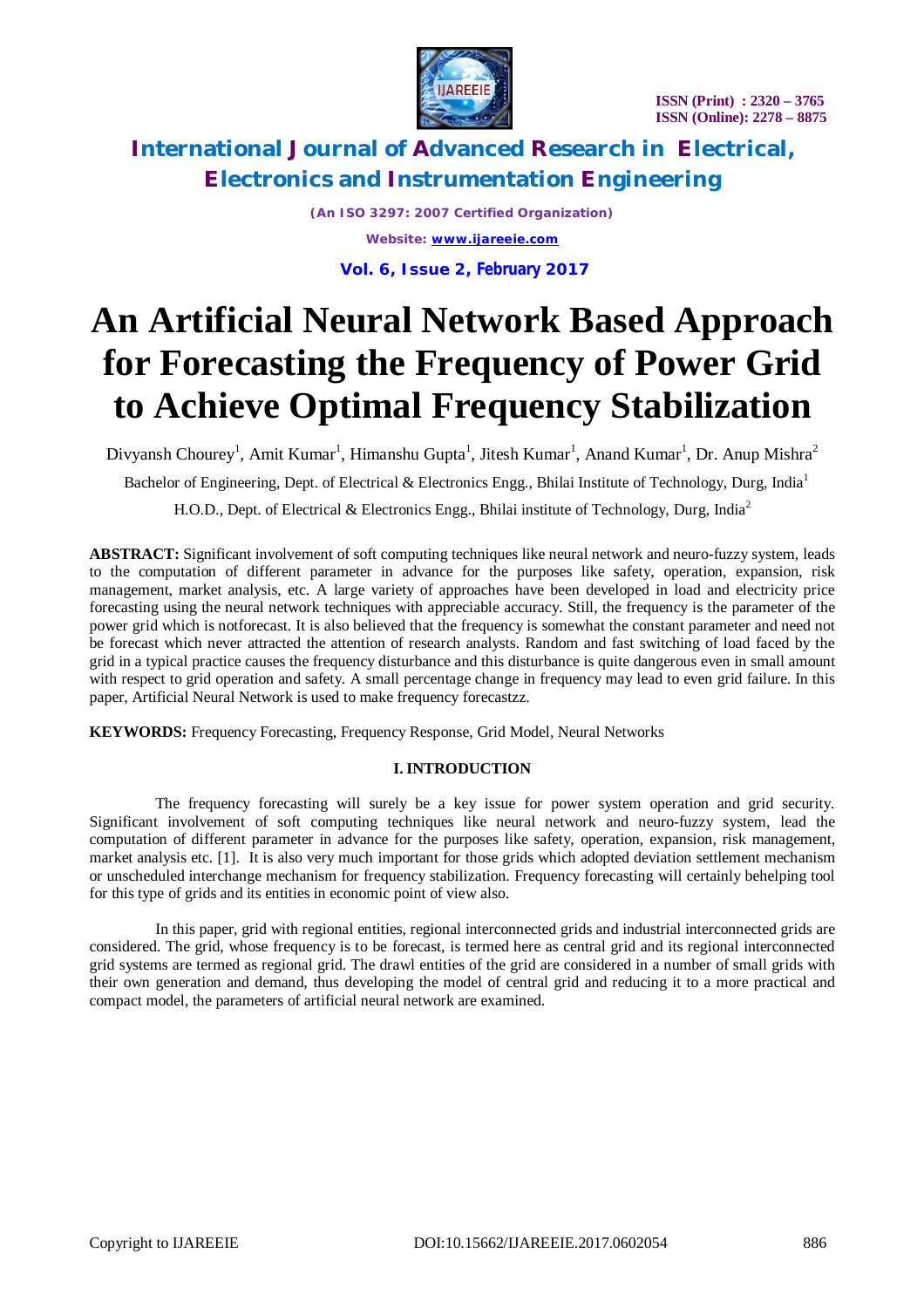

*(An ISO 3297: 2007 Certified Organization)*

*Website: [www.ijareeie.com](http://www.ijareeie.com)*

**Vol. 6, Issue 2, February 2017**

#### **II. GRID FREQUENCY RESPONSES**

In this section, we examine the frequency responses for alternator in different systems and frequency responses for grid system.

#### *A. ALTERNATOR FREQUENCY RESPONSE & GRID FREQUENCY RESPONSE*

In a single alternator system, the frequency response

can be obtained from its prime-mover characteristics as shown in Fig. 1, which shows that as the load (MW) increases,



of alternator decreases. Similarly, for idealinfinite bus systems, the frequency is strictly constant and independent of the load as shown in Fig.1. But the practical power system is neither belongs to first case nor to second case, but belongs in between the two. Although by using the automatic gain control at boiler-turbine arrangement this characteristic can be improved to get characteristics closer to the ideal one that is the infinite grid frequency response which is also shown in Fig. 1 [2][3]. Clearly, the slopes of practical cases, one with AGC and other without AGC are different. Hence, downfall in frequency by increasing the load in practical case is much less then single generator case.On extending the concept to grid level, this statement can be mathematically described as:

$$
\Delta f \propto \Delta P \tag{1}
$$

Hence, the characteristicsdrawn from the equation (1)  $\&$  considering negligible transmission loss is shown in Fig. 2 [3]. Where ∆f is the frequency deviation and ∆P is the difference between generation and load. In this paper, grid with n number of generating plants and m number of load centres is assumed&this can be shown in Fig. 3. Where;

 $P_{\text{Gi}}$  = Generation in MW by i<sup>th</sup> unit or station

 $P_{Li}$  = Load drawn in MW by j<sup>th</sup> load centre or load bus

Hence, to make frequency forecast, each grid should be generalized in the form as shown in Fig. 3.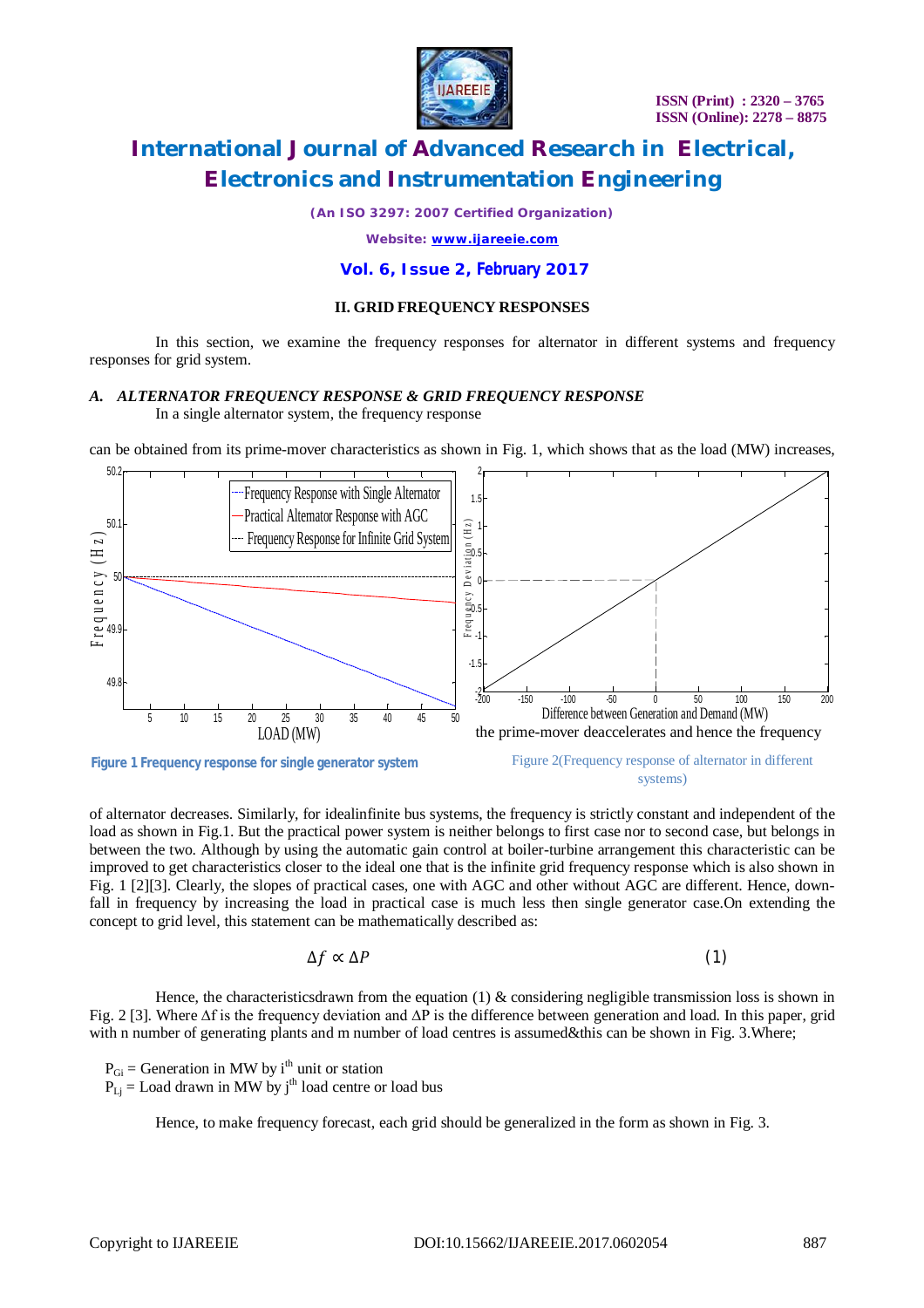

*(An ISO 3297: 2007 Certified Organization)*

*Website: [www.ijareeie.com](http://www.ijareeie.com)*

#### **Vol. 6, Issue 2, February 2017**

#### *B. CAUSES OF FREQUENCY DEVIATION OR DISTURBANCE*

As seen from equation (1), if value of ∆P is zero, the deviation in frequency is also zero, hence, the frequency will be constant and effect of disturbance will be zero. Following are the causes of frequency disturbance in the grid:

- Fast and random switching of load [4]
- Transients in steam inlet and prime-mover rotational transients. [5]
- Contingencies (loss of load block or generating block) [5]
- Power harmonics in grid due to various types of load(mainly non-linear loads)

This paper deals with the main and continuously observed reason of frequency disturbancei.e. fast and random switching of load and steam inlet transient that causes transient in prime mover rotational speed.



**Figure 3 (Power grid model after considering the random and fast switching)**



From Fig. 3, if;

$$
\sum_{i=1}^{n} Pgi = \sum_{j=1}^{m} Plj (3)
$$

Then, value of *ΔP* would be zero.Hence, the frequency will be constant.If the random and fast switching resultsunbalance in total generation and total demand as shown in Fig. 3, Where;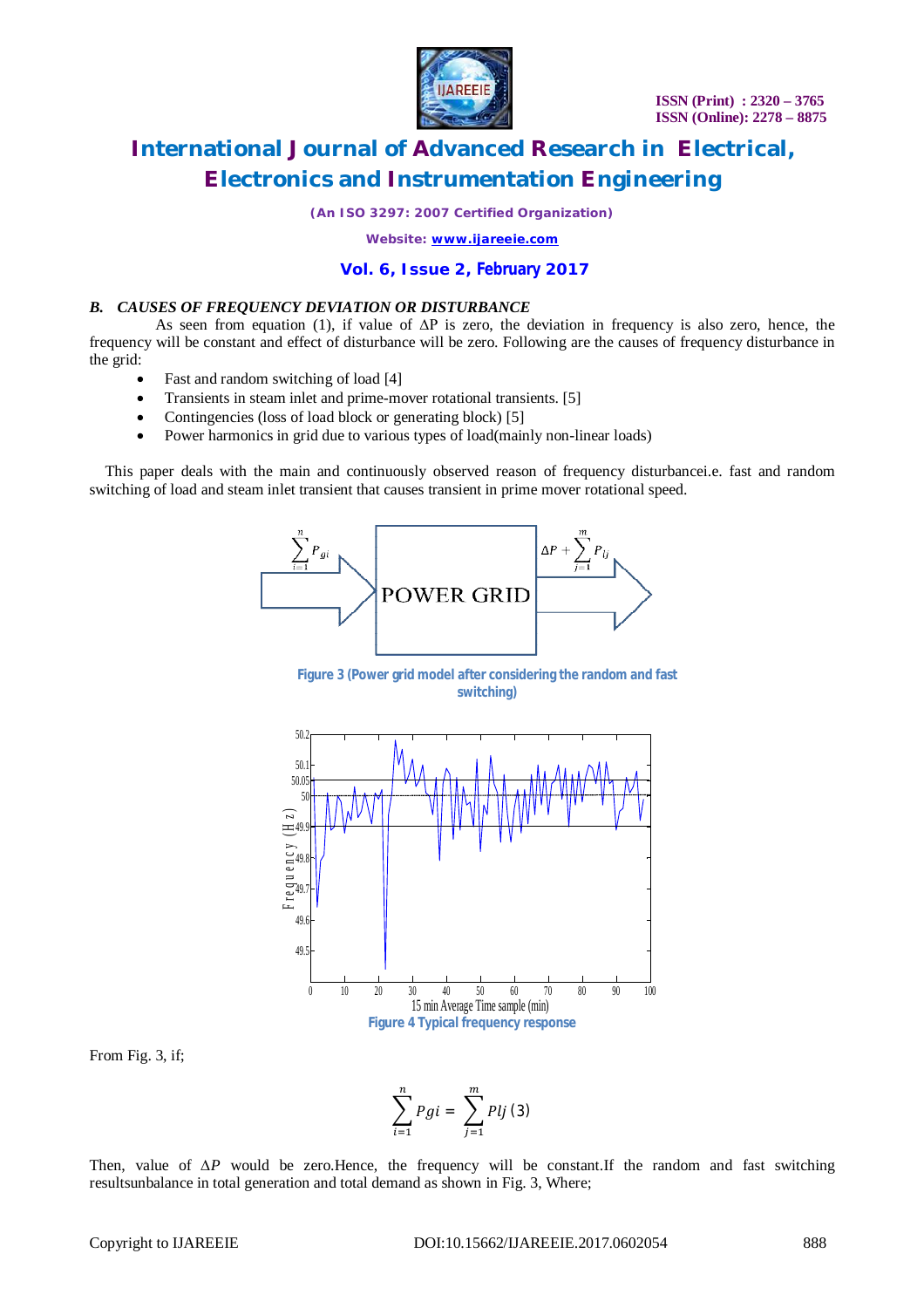

#### *(An ISO 3297: 2007 Certified Organization)*

*Website: [www.ijareeie.com](http://www.ijareeie.com)*

#### **Vol. 6, Issue 2, February 2017**



Figure 5(Generalized grid model)

 $\Delta P < 0$ ; is termed as power chock  $(P_c)$ ;  $\Delta P > 0$ ; is termed as power lapse (P<sub>L</sub>);

Excess generation then demand leads to chock of power within the grid. The energy corresponding to this chock power results in two major scenario;

- Increases in grid frequency
- Transmission losses increases

Similarly, for power lapse, the energy corresponding to the power lapse results in frequency also.Similar cases can be judged, if prime-mover rotation transients are considered which also leads to the problemof power chock or power lapse [6][7]. Power chock will be having random value depending upon the switching instants.

#### *C. DIFFICULTIES IN FREQUENCY FORECASTING*

A typical frequency profile of anIndian utility system is shown in Fig. 4. This grid has an allowable frequency deviation band of 0.15 Hz and since the bandwidth of the frequency is very low and deviation from its fixed value is(in this case it is 50Hz) of order 1-2% are very critical and may lead to grid failure. So, the first difficulty in forecasting the grid frequency is its accuracy, as the bandwidth itself is very small, so the forecasting accuracy must be very high (more than 94%).

In this paper, the suggested accuracy of forecasting frequency will be in terms of the absolute error & is 33% of its maximum bandwidth. If the bandwidth is 0.15 Hz, the absolute error should range about 0.05 Hz for appreciable forecasting.

The second difficulty encountered in frequency forecasting is its very random characteristics and time independence. In this paper, the mutual disturbance is considered as zero which is caused by grid connected by interregional linkages of central grid [8].

So, due to this fast and random switching, the frequency will not be a linear function of load for alternator. Switching and prime-mover transientsmake the frequency characteristics to be non-linear. As we know the powerful tool to analyse any non-linear function is an Artificial Neural Network, so in this paper, this technique is discussed to make frequency forecasting.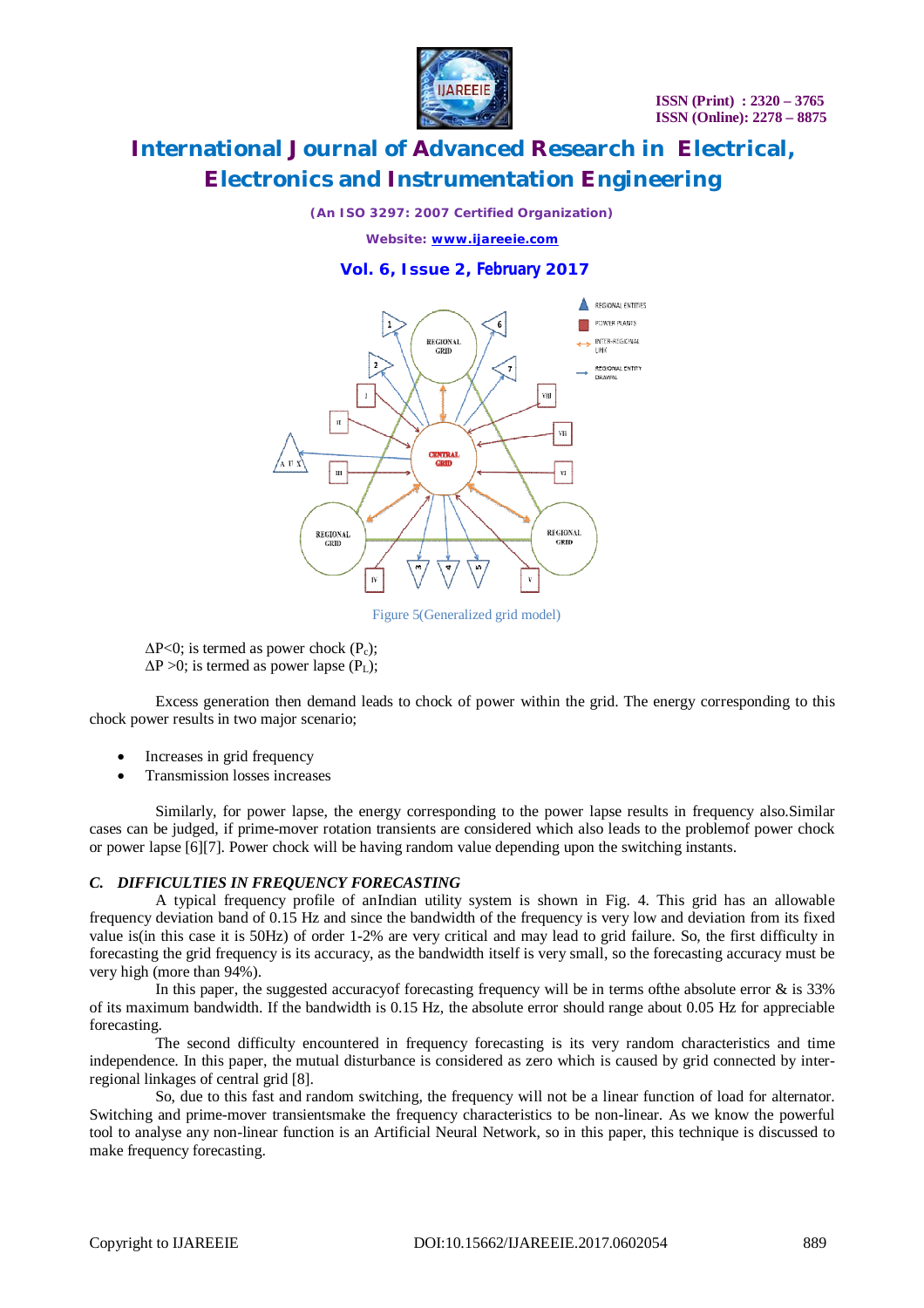

*(An ISO 3297: 2007 Certified Organization)*

*Website: [www.ijareeie.com](http://www.ijareeie.com)*

#### **Vol. 6, Issue 2, February 2017**

#### **III. GRID MODEL & FREQUENCY FORECASTING PARAMETERS**

In this section, the power grid is generalized to find out the parameters to decide the grid frequency and then the model is reduced to make frequency forecast.

#### *A. MODELLING GRID*

To make frequency forecasting, entire grid needs to be converted into a form as shown in Fig.3.In this paper, a generalized grid is considered which is named as central grid whose frequency is to be forecast. Letn number of regional grids which makes a completenetwork with the central grid. m number of regional entities are considered with their own generating stations. Central grid is connected to the regional grid via inter-regional corridor in which power exchange is termed here as inter-regional exchange (IRE),x number of generating stations (which are actively working) dump their power into central grid. These power stations may be inter-state generatingstation, captive power plant or independent power plant. An auxiliary power drawal is also considered. The complete structure of grid system is shown in Fig.5.

#### *B. MODEL REDUCTION*

The grid model is shown in Fig. 5is to be reduced to calculate the chock power  $(P_c)$  or lapse power  $(P_l)$ . The reduced grid model is shown in Fig. 6 with its entire considered component network;The central grid can further be divided into twosimilar smaller blocks in which net power input to the grid would be;

$$
Prg = \sum_{i=1}^{x} Pcgi \tag{4}
$$

And net demand of central grid;

$$
Prd = \sum_{i=1}^{m} P_{drwli} + P_{aux}(5)
$$

In the perspective of frequency forecasting, the impact on frequency due topower chock caused by the regional entities would be different from thepower chock caused by inter-regional exchange, because IRE is power exchange withinthe same network and P<sub>drwl</sub> is power exchange to another network.Hence, the reduced grid model for frequency forecasting is shown in Fig. 6. The  $P_{rg}$  is total regional generation,  $P_{rd}$  is total regional demand, and IRE is total power exchange within the same network. The  $P_{drw1}$  power drawal by the regional entities from the central power grid. $P_{\text{r},P_{\text{rd}}}$  and IRE will decide the chockor lapse in a grid with their own effect on frequency asa different non-linear function and are input vector to the ANN.

If IRE is considered as export;

$$
P_c = P_{rg} - P_{rd} - IRE \tag{6}
$$

So,

*Grid frequency = non-linear function (* $P_{rg}$ *,*  $P_{rd}$ *, IRE) (7)* 

#### *C. PARAMETER GENERALIZATION*

Input vector to the ANN would now be;

$$
[V] = [P_{rg} \quad P_{rd} \, IRE]
$$
 (8)

The generalization is done by taking the percentage of load to generation. Thus, the first element after generalization of input vector will be 1 and can be neglected as we already consider bias in ANN structure.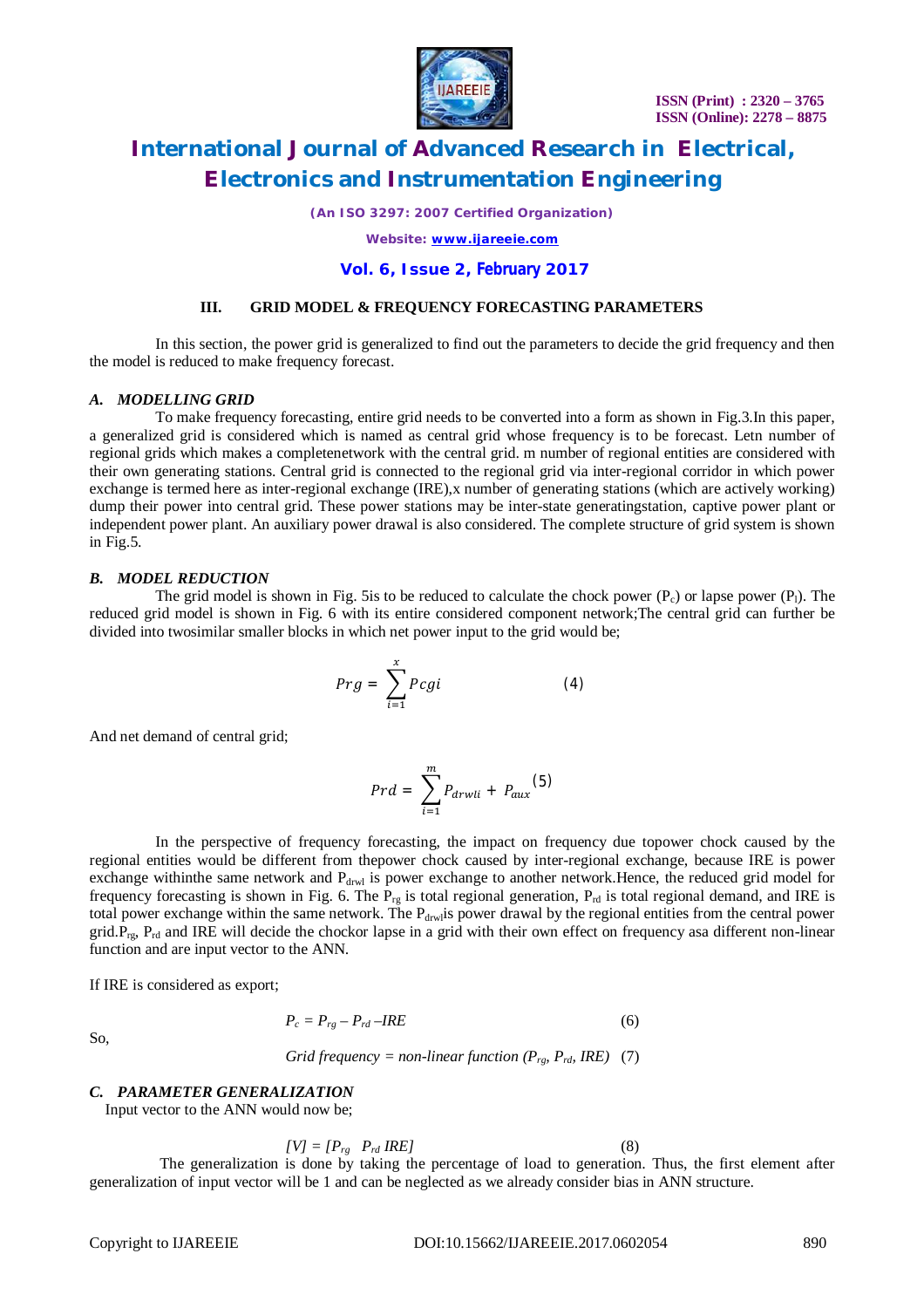

*(An ISO 3297: 2007 Certified Organization)*

*Website: [www.ijareeie.com](http://www.ijareeie.com)*

### **Vol. 6, Issue 2, February 2017**



*Generalized [V]* =  $[P_{rd}/P_{rg}$  *IRE*  $/P_{rg}$ */ ×100* (9)

Figure 6(Reduced model of central grid) Figure 7(Frequency forecasting system complete structure)

Generalized target 
$$
[T] = [f]/f_0
$$
 (10)

Where  $f_0$  is rated operating frequency of system.

#### **IV. FREQUENCY FORECASTING**

In this section, the complete structure of the frequency forecasting system is discussed along with its advantages and limitations.

#### *A. FORECASTING SYSTEM*

The value of the input vector [V] can be easily forecast using load forecasting techniques and  $P_{rg}$  can be taken from scheduling chart of generators.Since, forecasting of frequency requires forecasting of load first so, forecasting the frequency will be independent of the type of model designed for a specific period of forecast [9]. For example, if load forecasting is done for the entire 24-hours, frequency profile can be forecast and if load forecasting system is designed to forecast next minute load, next minute frequency can be estimated. Hence, using this forecasting system, any type of forecast can be attempted, that is from next minute frequency to 24-hour profile. Since, various methods and techniques are already available to make load forecast it would be very easy to use load forecasting system and already power industries use them for scheduling theirgenerators [10].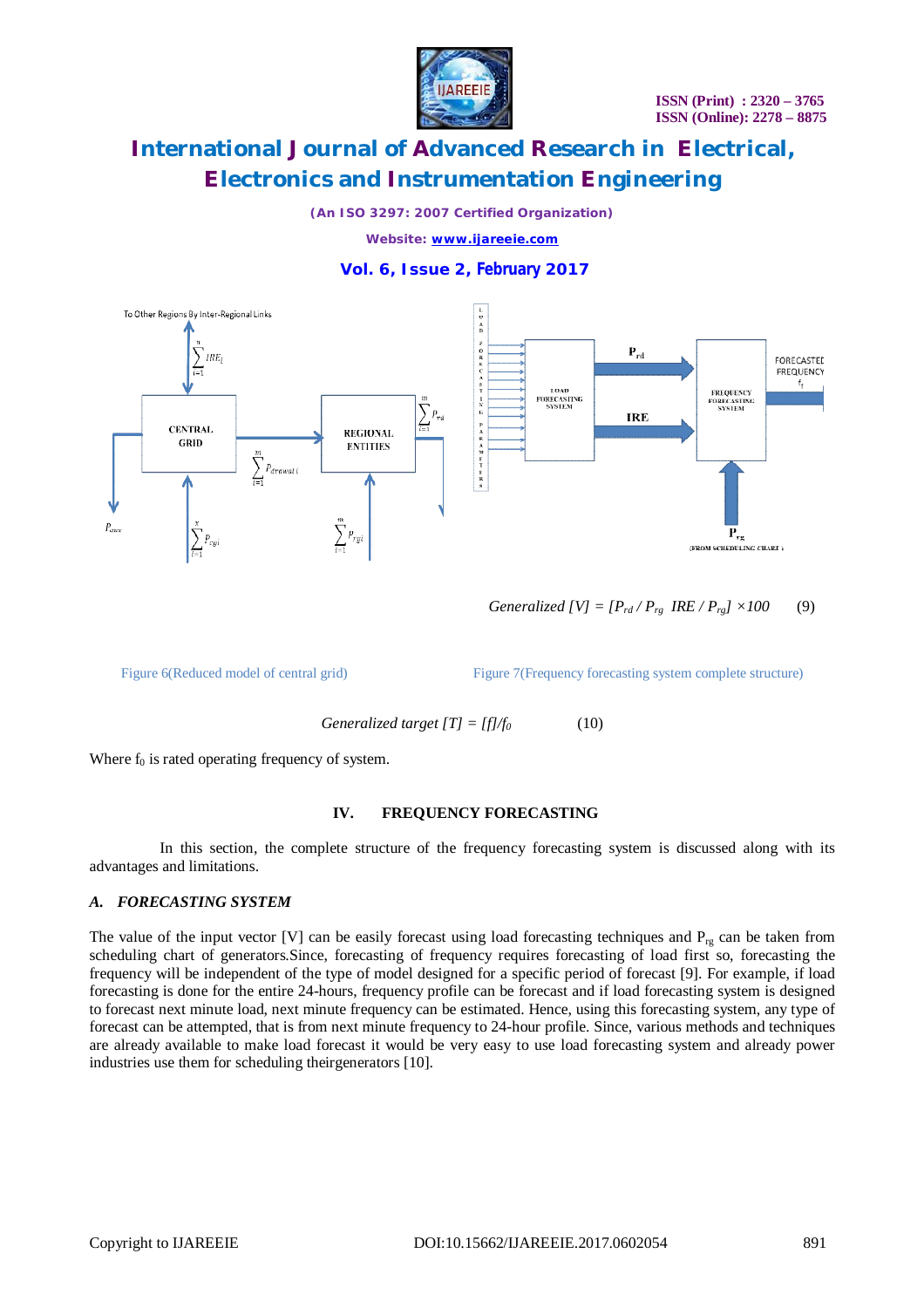

*(An ISO 3297: 2007 Certified Organization)*

*Website: [www.ijareeie.com](http://www.ijareeie.com)*

### **Vol. 6, Issue 2, February 2017**



#### *B. LIMITATIONS OF FREQUENCY FORECASTING SYSTEM*

The grid frequency forecasting system has fewlimitations as given below;

- The system should be harmonic free or effect of harmonics on grid frequency is neglected.
- Power trading is not considered in this paper
- Effect of load type on grid frequency is negligible
- Frequency forecasting system's accuracy depends on the accuracy of load forecasting system.
- System inertia is considered to be same for industrial and commercial loads.

#### **V. CASE STUDY & NUMERICAL RESULTS**

The forecast is performed on the western regional grid of PGCIL, India considering it to be central grid. Data are recorded from 1'st SEP 2016 in every minute to record about 5000 training sets for ANN, which is further divided into *training, validation* and *testing sets* to avoid overfitting[11][12]. Central grid considered for forecast is one of the 5 regional grids of India with all regions connected via inter-regional corridor.

This grid has 7 regional entities (Gujrat, Madhya-Pradesh, Chhattisgarh, Maharashtra, Goa, Daman-Diu, and Dadra Nagar Haveli). The recorded data set is used to train Backpropagation feed-forward network using MATLAB NEURAL NETWORK TOOLBOX. The training rule used is Levenberg-Marquat. The forecasting performance is evaluated by using the mean absolute percentage error (MAPE) and mean absolute error (MAE). If is the frequency forecast, $f_a$  is the actual frequency and T is sampling time and n is the number of samples.

Then;

$$
MAPE = \frac{1}{nT} \sum_{n=1}^{nT} \frac{f_f - f_a}{f_a} \times 100 \text{ % (11)}
$$

And;

$$
MAE = \frac{1}{nT} \sum_{n=1}^{nT} (|f_f - f_a|)
$$
 (12)